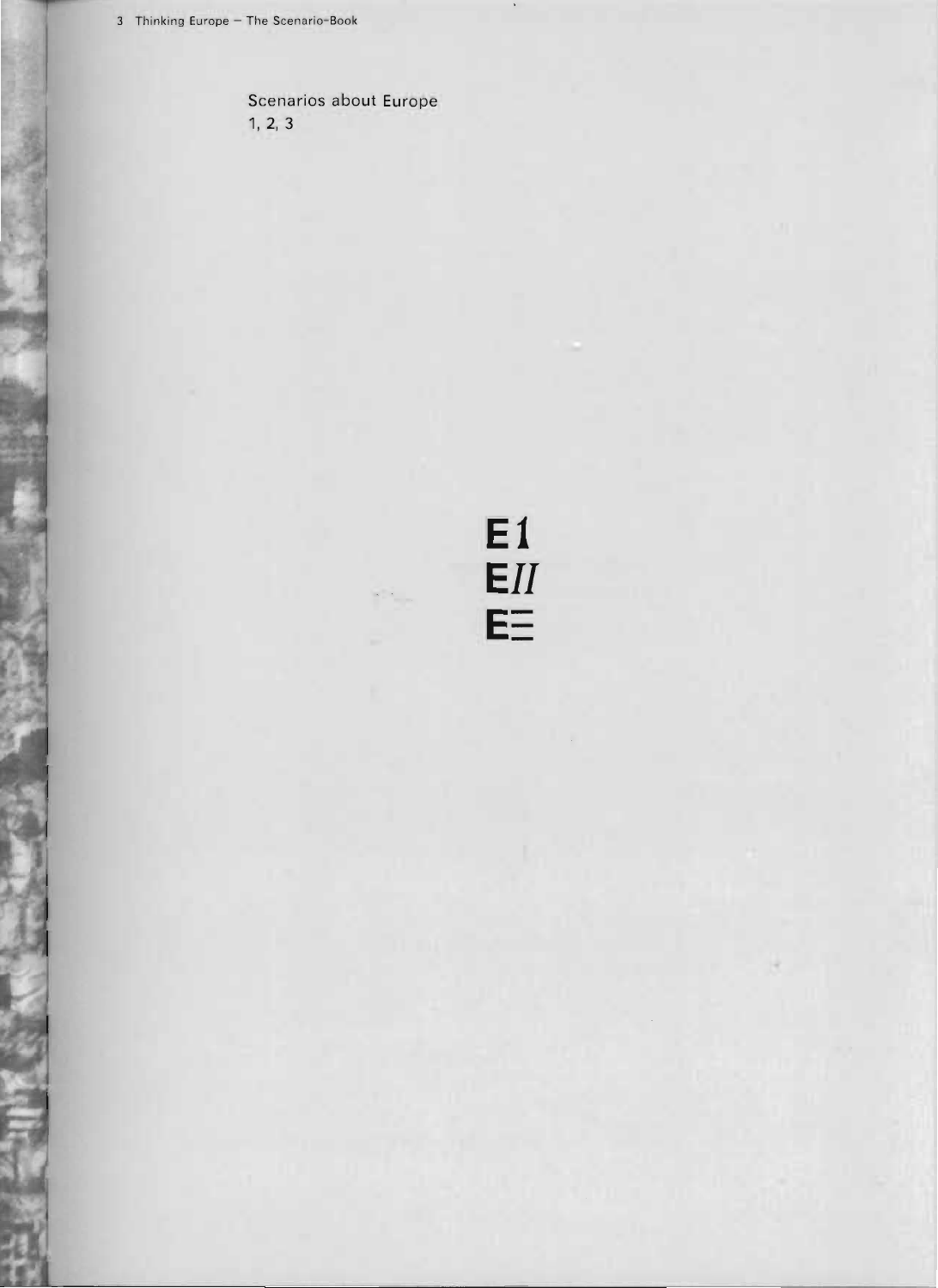### Introduction:

- 5 **Insert Barbara Steiner**
- $\overline{7}$ Stefan Fischer: Visual Essay
- Barbara Steiner: Being-In-Common  $17$
- Klaus-Dieter Lehmann: Europe is a Cultural Project  $32$
- 34 Sabine Hentzsch/Heiko Sievers: United in Diversity?
- Michael M. Thoss: Diversity as a Common Value 38

### Scenarios:

#### Scenario 1  $41$

- Politics of Mediation-Part One  $42$
- 48 Hu Fang/Cheng Meiya/Jun Yang
- 50 Goldin+Senneby
- Christina Herrstrøm/Marcel Łoziński/Carin Mannheimer/ 52
- Margreth Olin/Peter Schildt/Arvid Skauge/Nils Utsi/Frederic Wiseman
- Marina Naprushkina 54
- Nils Norman 56
- 58 Esra Sarigedik Öktem/Joanna Rajkowska
- 60 Xabier Salaberria
- Janek Simon/Daniel Rumiancew  $62$
- Nataša Teofilović/Zoran Todorović/Polona Tratnik 64
- Koen Vanmechelen 66
- Oliver Klimpel/Aurelia Markwalder 68

#### Scenario 2  $73$

- 74 **Politics of Mediation-Part Two**
- Olaf Breuning/Hannes Schmid 80
- 82 Annika Eriksson
- Melanie Gilligan  $84$
- 86 Group ABS/Janez Janša, Janez Janša and Janez Janša/Rosa Loy/Dragomir Ugren
- 88 Ane Hjort Guttu
- Asako Iwama 90
- 92 Agnieszka Kalinowska
- Aleksander Komarov  $Q_{\Delta}$
- Kit Hammonds/Lincoln Tobier 96
- 98 Shen Qilan/Jun Yang
- $100$ Oliver Klimpel/Aurelia Markwalder

# 105 Scenario 3

- **Politics of Mediation-Part Three** 106
- Michaël Aerts 112
- 114 Angus Cameron/Ralph and Stefan Heidenreich/Joseph Vogl
- 116 CANAN/Köken Ergun
- Jovan Čekić/Zorica Čolić/Dejan Grba/Živko Grozdanić/IRWIN/ 118 Tadej Pogaćar/Nika Radić/Provisional SALTA Ensemble
- Oliver Klimpel/Barbara Steiner/Koki Tanaka/Christian Teckert/Jun Yang 122
- Line Bøhmer Løkken 124
- 126 Asier Mendizabal
- 128 Jura Shust
- **Slavs and Tatars** 130
- 132 Kit Hammonds/Hannes Zebedin
- 134 Oliver Klimpel/Aurelia Markwalder